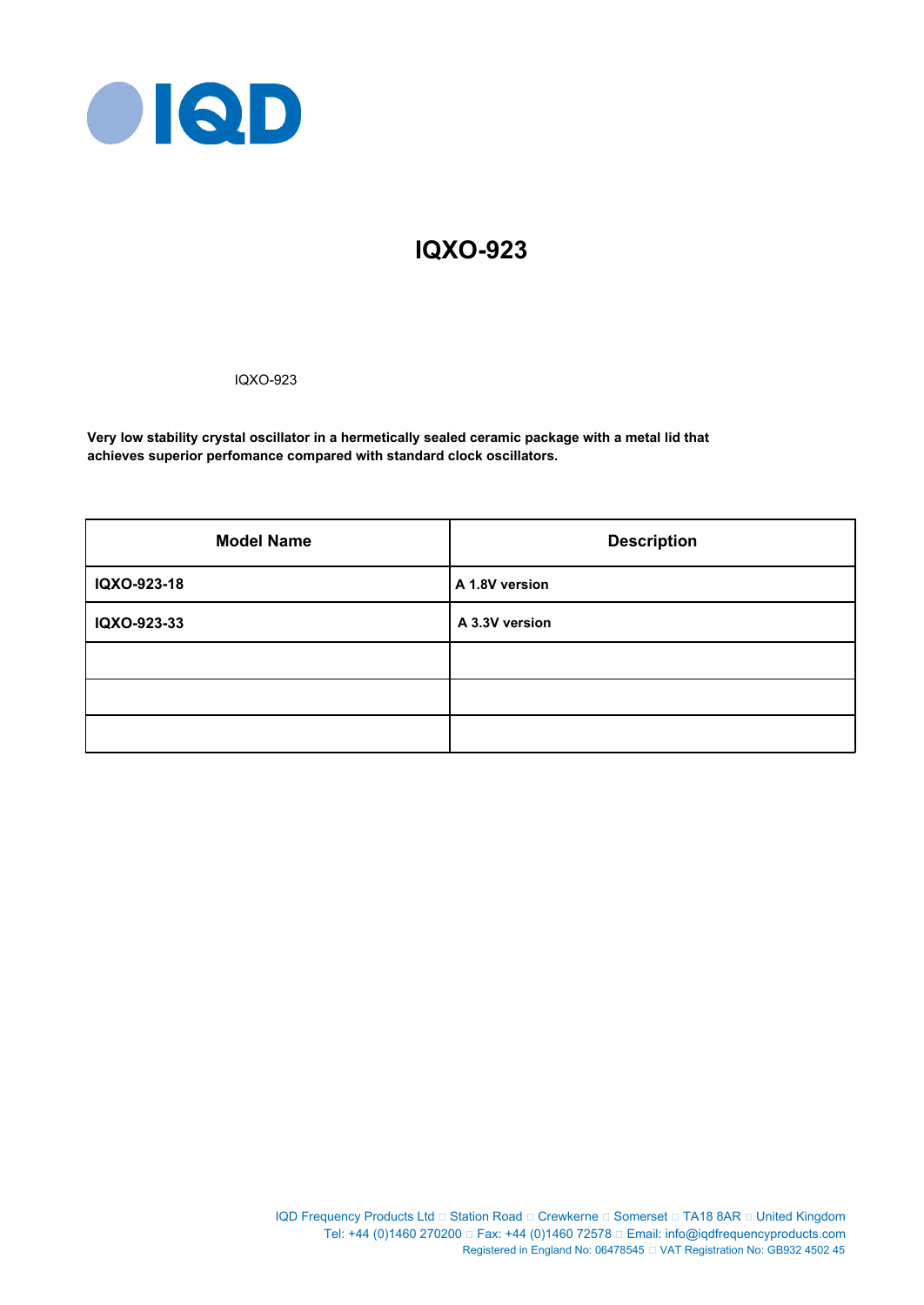

# **IQXO-923-18 Crystal Clock Oscillator Specification**

# **ISSUE 1; April 2019**

#### **Description**

■ Very low stability crystal oscillator in a hermetically sealed ceramic package with a metal lid that achieves superior perfomance compared with standard clock oscillators.

#### **Frequency Parameters**

- ×
	- Frequency 10.0MHz to 160.0MHz
- Frequency Stability ±5.00ppm to ±20.00ppm Frequency Stability (for ±10, ±15 and ±20ppm): Includes frequency tolerance @ 25°C, operating temperature range, supply voltage variation, load variation and 1st year's ageing @ 25°C.

Frequency Stability (for ±5ppm): Includes frequency tolerance @ 25°C and operating temperature range only.

### **Electrical Parameters**

Supply Voltage 1.8V ±5%

# **Operating Temperature Ranges**

 $-40$  to  $85^{\circ}$ C

#### **Output Details**

- $\blacksquare$ Output Compatibility **HCMOS**
- $\blacksquare$ Drive Capability **15pF** max

 $\blacksquare$ 

- 
- Output Voltage Levels: Output Low (VoL): 10%Vs max
- Output High (VoH): 90%Vs min
- Start Up Time (0V to Vs): 5ms max  $\blacksquare$

# **Output Control**

 $\blacksquare$ Enable/Disable Mode: Logic '0' (30%Vs max) to pad 1 disables oscillator output, the output goes to a high impedance state. Logic '1' (70%Vs min) or no connection to pad 1 enables oscillator output.

#### **Noise Parameters**

- Period Jitter: 5ps typ @ 40MHz and 3.3V  $\blacksquare$
- Phase Jitter (12kHz to 20MHz): 0.4ps typ @ 40MHz and 3.3V  $\blacksquare$
- $\blacksquare$ Phase Noise (typ @ 40MHz and 3.3V):

-67dBc/Hz @ 10Hz -99dBc/Hz @ 100Hz -125dBc/Hz @ 1kHz

- -144dBc/Hz @ 10kHz
- -151dBc/Hz @ 10kHz
- -154dBc/Hz @ 1MHz
- -156dBc/Hz @ 10MHz

### **Environmental Parameters**

- $\blacksquare$ Storage Temperature Range: -55 to 125°C
- Drop Test: dropped three times from a height of 30cm onto a  $\blacksquare$ hard wooden board.
- Vibration (MIL-STD-202F, Method 201A): frequency range 10~55Hz in X, Y and Z axes for 2 hours each (6 hours total).



 $\mathbf{A}$ 

# **Outline (mm)**

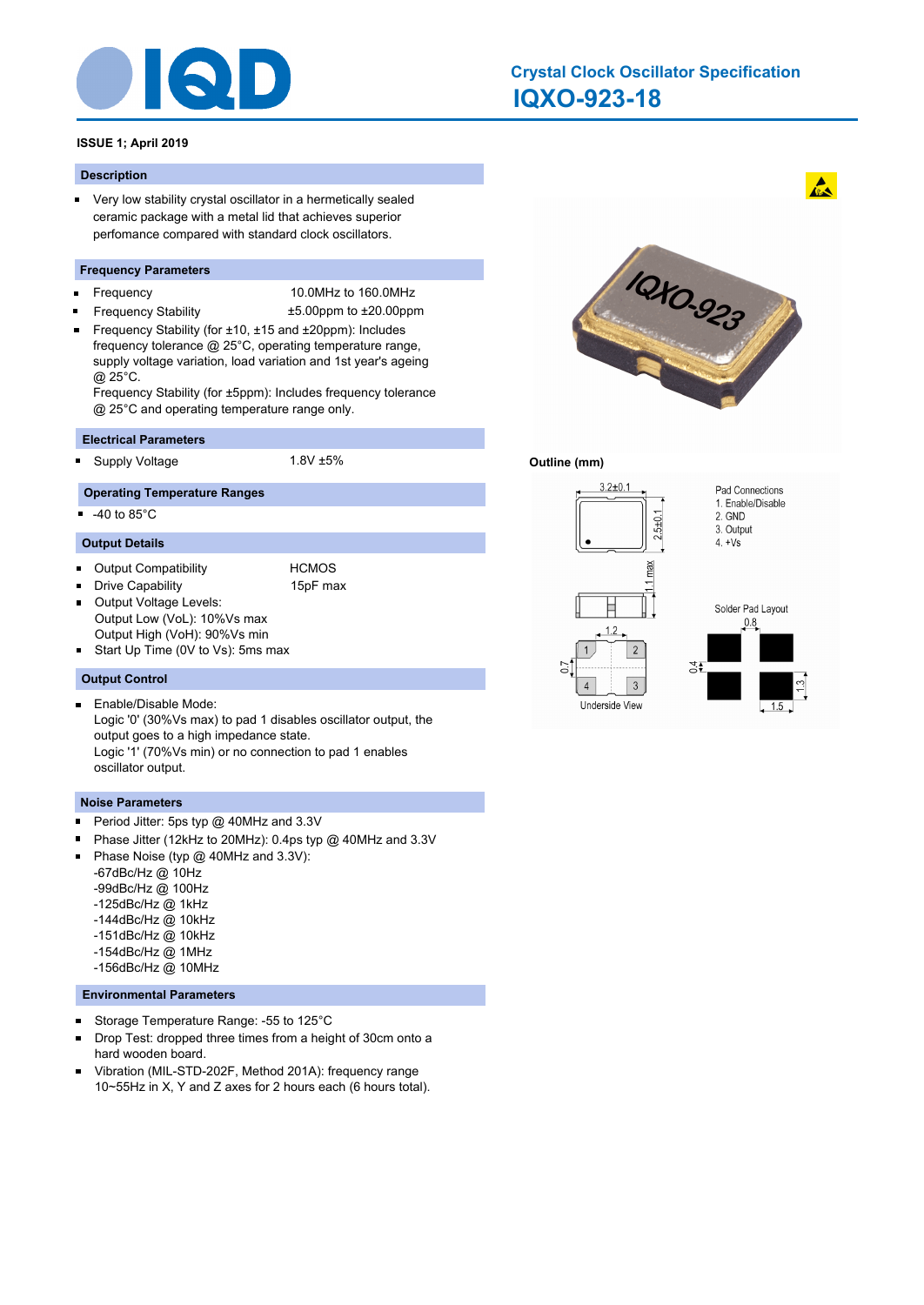

**ISSUE 1; April 2019**

# **Ordering Information**

- Frequency\* Model\* **Output** Frequency Stability (over operating temperature range)\* Operating Temperature Range\* Supply Voltage (\*minimum required) **Example**
- 20.0MHz IQXT-923-18 HCMOS ±10ppm -40 to 85C 1.8V

# **Compliance**

| RoHS Status (2015/863/EU) | Compliant |
|---------------------------|-----------|
| <b>REACh Status</b>       | Compliant |

■ MSL Rating (JDEC-STD-033): Not Applicable

# **Packaging Details**

- Tape and reel in accordance with EIA-481-D ■ Pack Style: RL3K Pack Size: 3,000 Tape and reel in accordance with ■ Pack Style: Reel
- EIA-481-D Pack Size: 1,000
- Pack Style: Cutt In tape cut from a reel Pack Size: 100

# **Electrical Specification - maximum limiting values 1.8V ±5%**

| Frequency<br>Min | <b>Frequency</b><br>Max | Temperature<br>Range | <b>Stability</b><br>(minimum) | Current<br>Draw | <b>Rise and Fall</b><br>Time (10-90%) | <b>Duty Cycle</b> |
|------------------|-------------------------|----------------------|-------------------------------|-----------------|---------------------------------------|-------------------|
|                  |                         | °C                   | ppm                           | mA              | ns                                    | %                 |
| 10.0MHz          | 39.999999MHz            | $-40$ to 85          | ±5.0                          | 11              | 6                                     | 45/55%            |
| 40.0MHz          | 79.999999MHz            | $-40$ to 85          | ±5.0                          | 11              |                                       | 45/55%            |
| 80.0MHz          | 160.0MHz                | $-40$ to 85          | ±5.0                          | 20              |                                       | 45/55%            |

*This document was correct at the time of printing; please contact your local sales office for the latest version. Click to view latest version on our website.*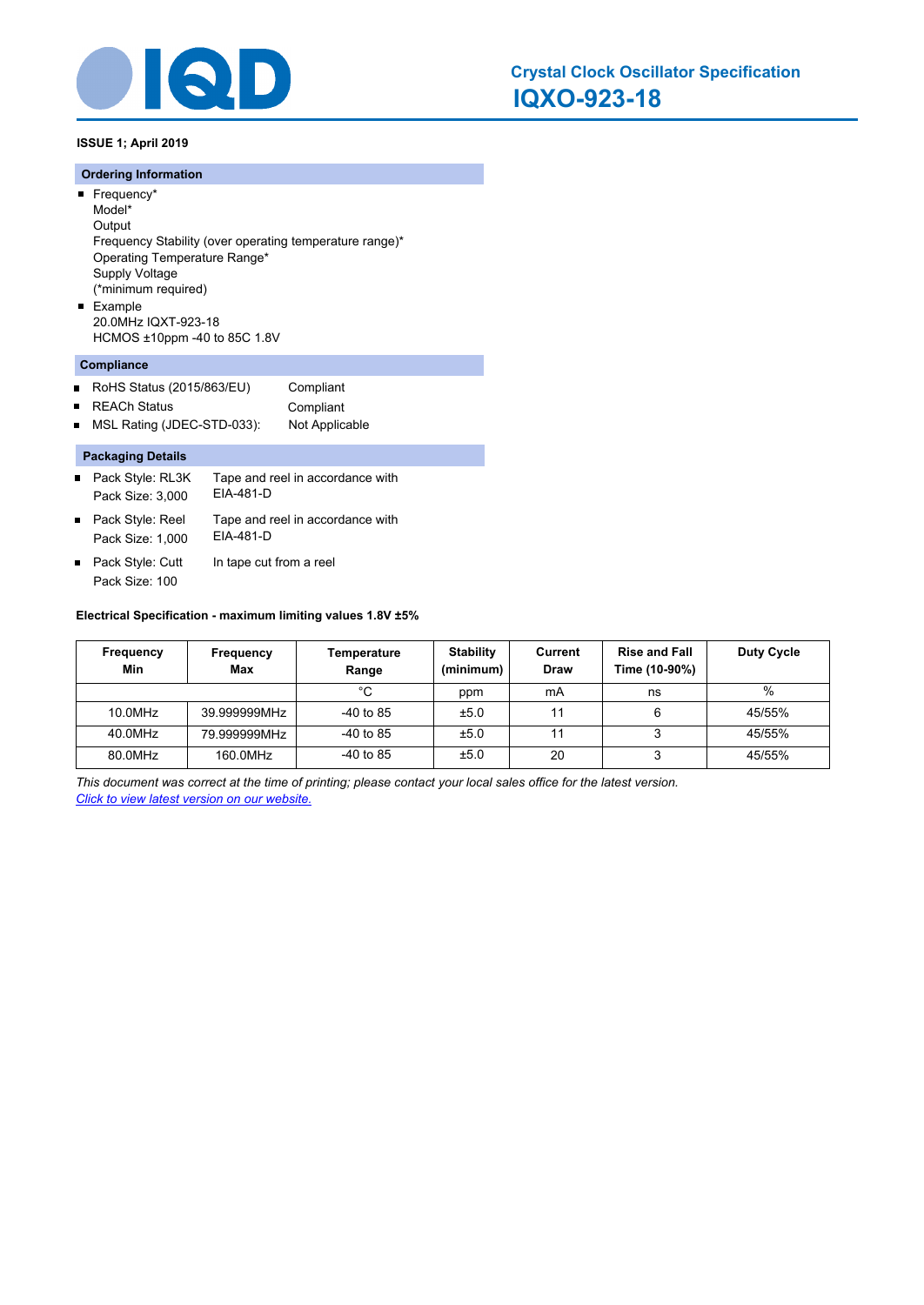

# **IQXO-923-33 Crystal Clock Oscillator Specification**

# **ISSUE 2; April 2019**

#### **Description**

■ Very low stability crystal oscillator in a hermetically sealed ceramic package with a metal lid that achieves superior perfomance compared with standard clock oscillators.

#### **Frequency Parameters**

- ×
	- Frequency 10.0MHz to 160.0MHz
- Frequency Stability ±5.00ppm to ±20.00ppm Frequency Stability (for ±10, ±15 and ±20ppm): Includes frequency tolerance @ 25°C, operating temperature range, supply voltage variation, load variation and 1st year's ageing @ 25°C.

Frequency Stability (for ±5ppm): Includes frequency tolerance @ 25°C and operating temperature range only.

### **Electrical Parameters**

Supply Voltage 3.3V ±5%

# **Operating Temperature Ranges**

 $-40$  to  $85^{\circ}$ C

#### **Output Details**

- $\blacksquare$ Output Compatibility **HCMOS**
- $\blacksquare$ Drive Capability **15pF** max

 $\blacksquare$ 

- 
- Output Voltage Levels: Output Low (VoL): 10%Vs max
- Output High (VoH): 90%Vs min
- Start Up Time (0V to Vs): 5ms max  $\blacksquare$

### **Output Control**

 $\blacksquare$ Enable/Disable Mode: Logic '0' (30%Vs max) to pad 1 disables oscillator output, the output goes to a high impedance state. Logic '1' (70%Vs min) or no connection to pad 1 enables oscillator output.

#### **Noise Parameters**

- Period Jitter: 5ps typ @ 40MHz and 3.3V  $\blacksquare$
- Phase Jitter (12kHz to 20MHz): 0.4ps typ @ 40MHz and 3.3V  $\blacksquare$
- $\blacksquare$ Phase Noise (typ @ 40MHz and 3.3V):

-67dBc/Hz @ 10Hz -99dBc/Hz @ 100Hz -125dBc/Hz @ 1kHz

- -144dBc/Hz @ 10kHz
- -151dBc/Hz @ 10kHz
- -154dBc/Hz @ 1MHz
- -156dBc/Hz @ 10MHz

### **Environmental Parameters**

- $\blacksquare$ Storage Temperature Range: -55 to 125°C
- Drop Test: dropped three times from a height of 30cm onto a  $\blacksquare$ hard wooden board.
- Vibration (MIL-STD-202F, Method 201A): frequency range 10~55Hz in X, Y and Z axes for 2 hours each (6 hours total).



 $\mathbf{A}$ 

### **Outline (mm)**